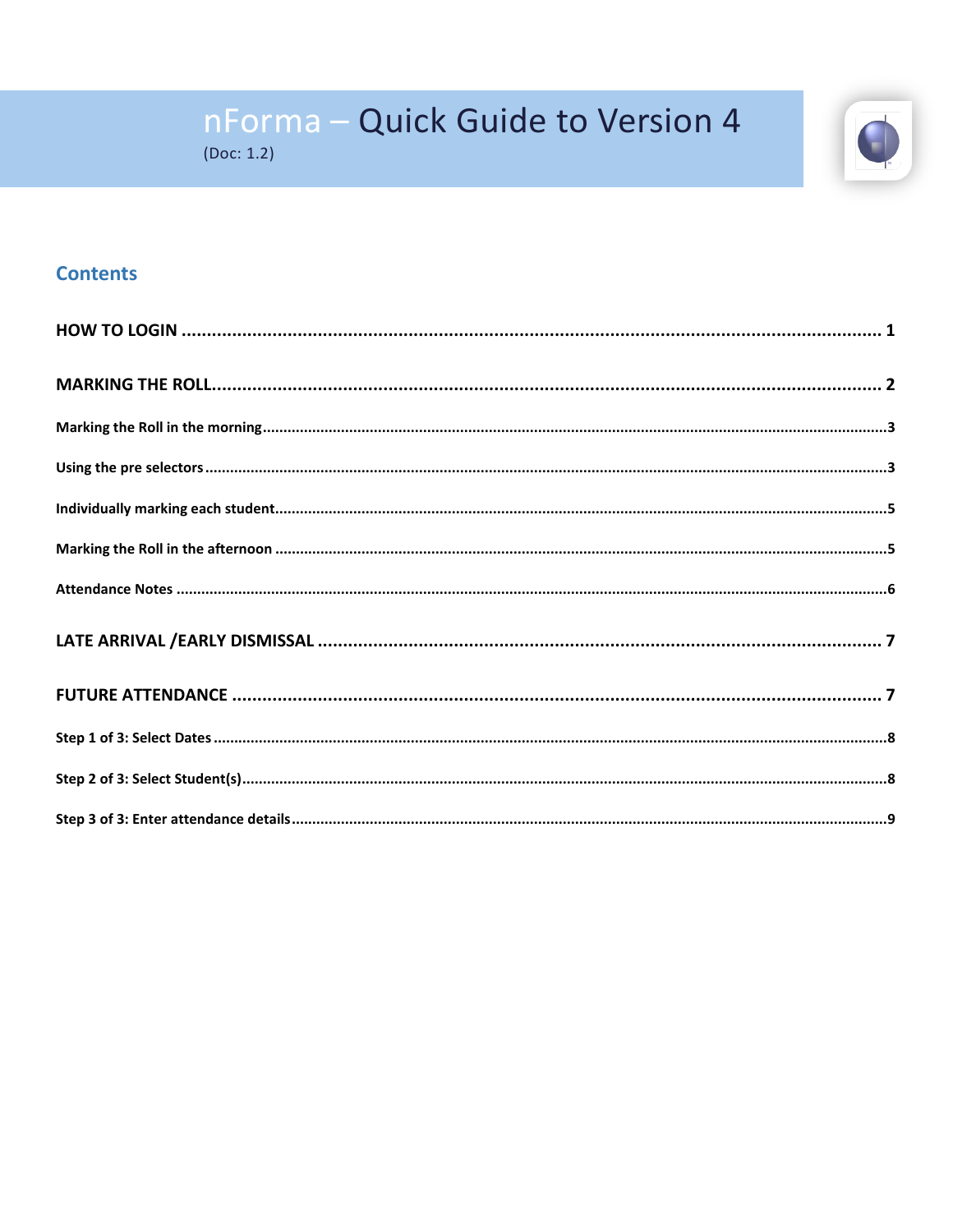# <span id="page-1-0"></span>**How to login**

The web link to nForma version 4 is different to that of version 3. Please ensure that if you access your nForma via a bookmark or link on your school intranet that the link in the address bar is:

*https://school.nforma.com.au/content/index.html#/nsystem/login*

1. At the login screen, enter your domain name (e.g. **stmmelb**) and click verify



2. If entered successfully, your school name should appear



3. Enter your existing username and password, then click LOGIN

4. The next time you logon, simply select your domain name from the drop list. You won't have to verify. Enter your username and password if you DIDN'T tell Google to save it the first time.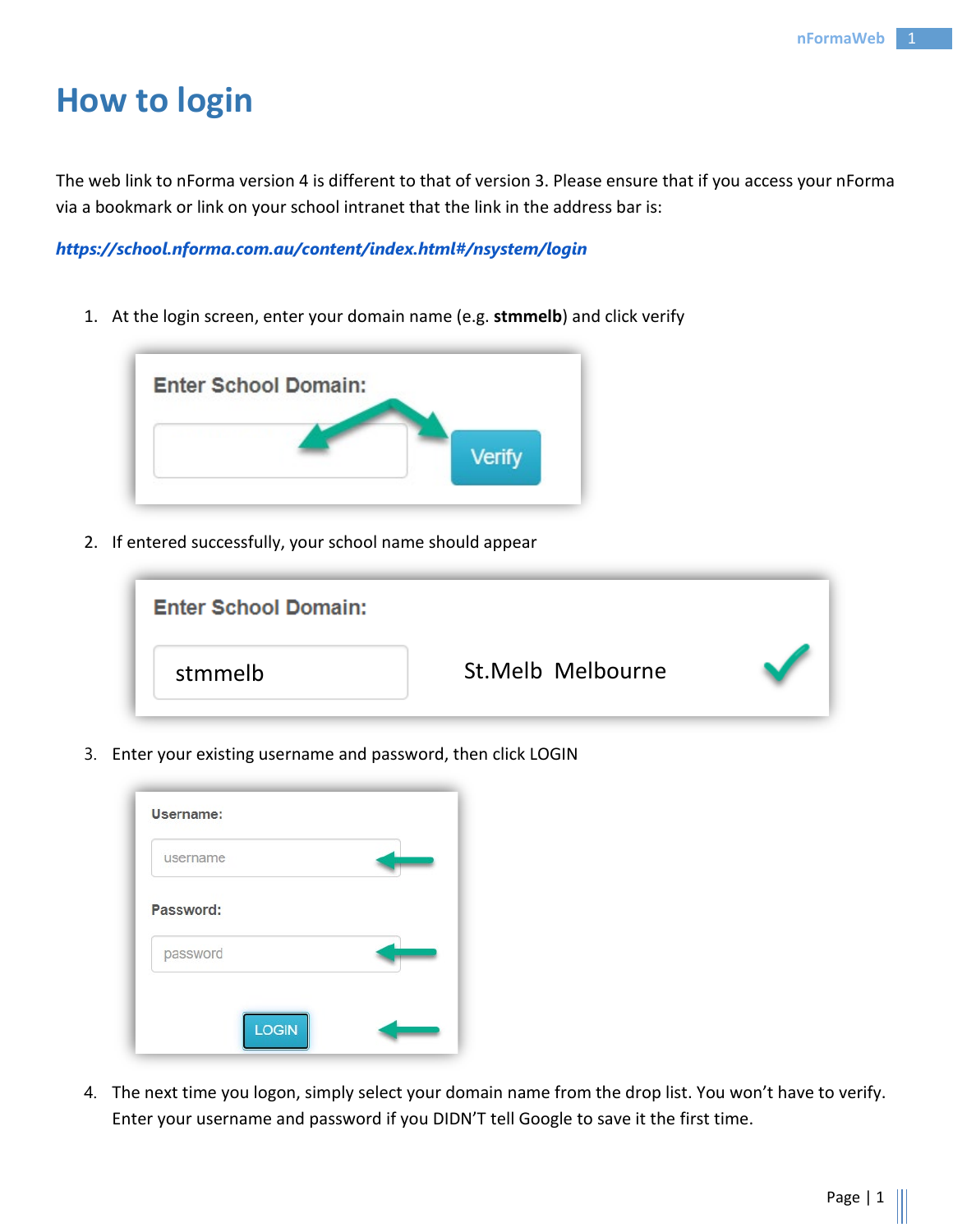# <span id="page-2-0"></span>**Marking the Roll**

1. From the main menu, click on nRoll from the modules menu.



As this is the beta version, DO NOT click on the graphical icon of nRoll on the main page. This will take you to the old version of the roll.

2. HINT: If your screen is zoomed in and the drop down menus are too BIG, use the Chrome menu and click on the minus sign in the ZOOM section

|                                          |                                   |           | H          |
|------------------------------------------|-----------------------------------|-----------|------------|
| New tab                                  |                                   |           | $Ctrl + T$ |
| New window                               |                                   |           | $Ctrl + N$ |
|                                          | New incognito window Ctrl+Shift+N |           |            |
| History<br>Downloads<br><b>Bookmarks</b> |                                   |           | $Ctrl + J$ |
| Zoom                                     | 80%                               | $\ddot{}$ | Ω          |
| Print<br>Cast                            |                                   |           | $Ctrl + P$ |
| Find                                     |                                   |           | $Ctrl + F$ |
| More tools                               |                                   |           |            |
| Edit                                     | Cut                               | Copy      | Paste      |
| Settings                                 |                                   |           |            |
| Help                                     |                                   |           |            |
| Exit                                     |                                   |           |            |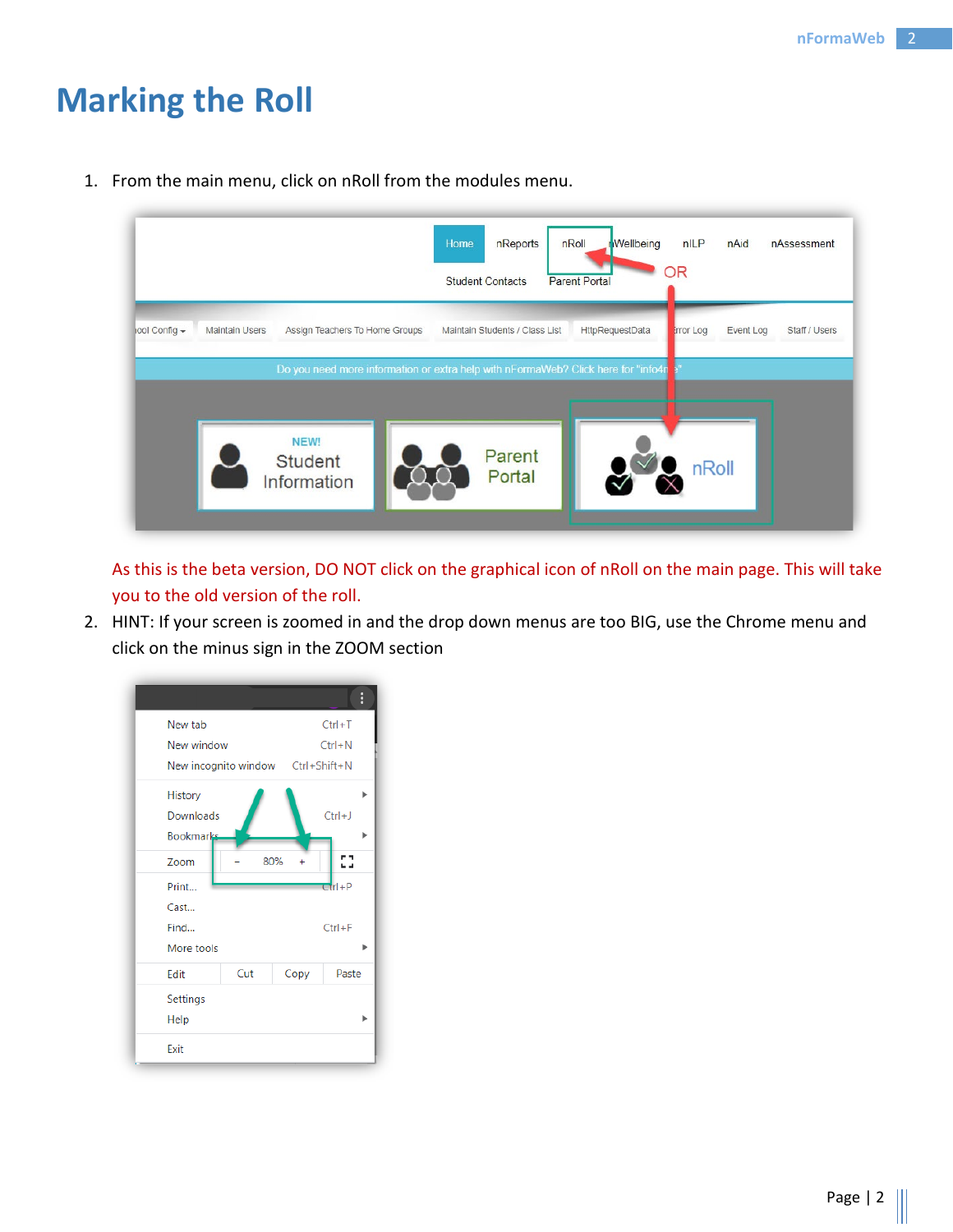# <span id="page-3-0"></span>**Marking the Roll in the morning**

1. The clock on the server will determine if it's AM or PM. The **Morning Roll** button will be automatically selected in the morning for you to mark the roll.

|                                                      | Year                             | <b>Month</b>                   | Day                                      | Home Group                      |                            |
|------------------------------------------------------|----------------------------------|--------------------------------|------------------------------------------|---------------------------------|----------------------------|
|                                                      | 2020<br>$\overline{\phantom{m}}$ | Dec<br>$\overline{\mathbf{v}}$ | <b>Thu 03</b><br>$\overline{\mathbf{v}}$ | 1PC<br>$\overline{\phantom{m}}$ |                            |
| Which period would you like to mark the roll<br>for? |                                  |                                | <b>Morning Roll</b>                      | <b>Afternoon Roll</b>           | - 2<br><b>Confirm Roll</b> |

- 2. There are 2 ways to mark the students
	- a. Using the pre selectors
	- b. Individually marking each student

**NOTE:** In the new version of the roll every student MUST be marked as either PRESENT or ABSENT. nForma can automatically mark anyone who is not absent as PRESENT, once you confirm the roll. So best practice is to mark absences and then when you SAVE and CONFRIM the roll, everyone else will be marked as PRESENT automatically

#### <span id="page-3-1"></span>**Using the pre selectors**

1. Make your pre selections for the students who are absent and have the same reason and communication types. **Absence Note** in this section will apply to the students you select in the next step.

| Late Arr /<br><b>Early Dis</b>   | <b>Attendance Type</b>                        | <b>Reason Type</b>                       | <b>Communication Type</b>       | <b>Absence</b><br><b>Notes</b> |                               |
|----------------------------------|-----------------------------------------------|------------------------------------------|---------------------------------|--------------------------------|-------------------------------|
| $\overline{\phantom{a}}$<br>سيسا | Absent<br>$\blacktriangle$<br><b>Unmarked</b> | <b>Unknown At The Moment</b>             | None<br>$\overline{\mathbf{v}}$ | $\overline{\phantom{a}}$<br>// | Updated:<br>Apply to selected |
|                                  | Present                                       |                                          |                                 |                                |                               |
| Daily Roll Student List          | Absent                                        |                                          |                                 |                                |                               |
| <b>Student Name</b>              | Other                                         | Period<br>Late Arr /<br><b>Early Dis</b> | Attendance                      | Reason Type                    | <b>Communication Type</b>     |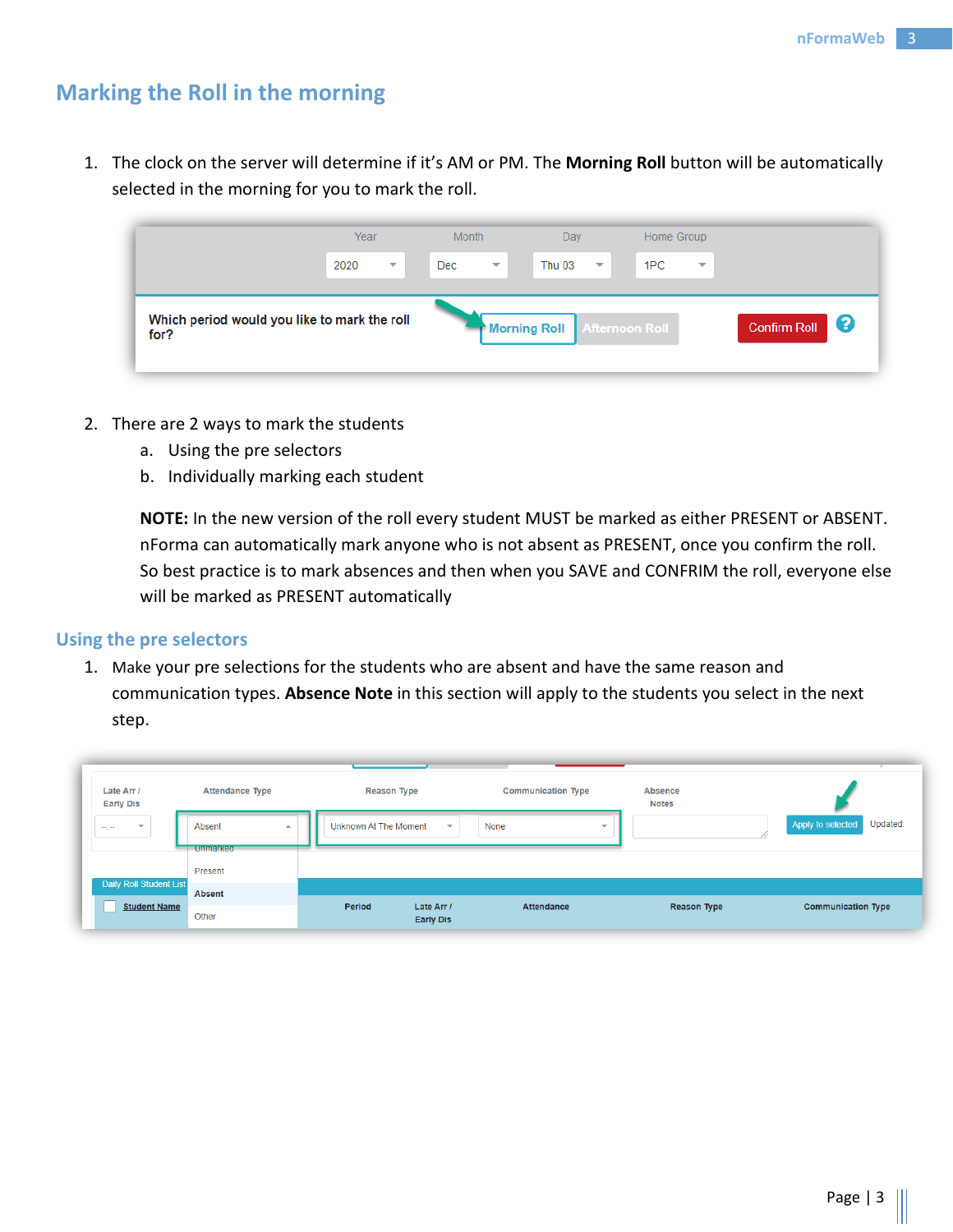2. Select the students who are absent by ticking the box next to their name and click on Apply to selected.

| for?                                                                                      | Which period would you like to mark the roll | <b>Morning Roll</b>          | <b>Afternoon Roll</b>                                                                                                                                                                                                                                                                                                                                                                                              | <b>Confirm Roll</b>                 | $\blacktriangleleft$ $\bm{\Theta}$    | Morning Roll : Roll not yet confirmed<br>Afternoon Roll : Roll not yet confirmed |              |
|-------------------------------------------------------------------------------------------|----------------------------------------------|------------------------------|--------------------------------------------------------------------------------------------------------------------------------------------------------------------------------------------------------------------------------------------------------------------------------------------------------------------------------------------------------------------------------------------------------------------|-------------------------------------|---------------------------------------|----------------------------------------------------------------------------------|--------------|
| Late Arr /<br><b>Early Dis</b>                                                            | <b>Attendance Type</b>                       | <b>Reason Type</b>           |                                                                                                                                                                                                                                                                                                                                                                                                                    | <b>Communication Type</b>           | <b>Absence</b><br><b>Notes</b>        |                                                                                  |              |
| $\overline{\phantom{a}}$<br>$\frac{1}{2} \frac{1}{2} \frac{1}{2} \frac{1}{2} \frac{1}{2}$ | Absent<br>$\overline{\mathbf{v}}$            | <b>Unknown At The Moment</b> | $\overline{\mathbf{v}}$                                                                                                                                                                                                                                                                                                                                                                                            | None<br>$\overline{\phantom{a}}$    |                                       | Updated:<br>Apply to selected                                                    |              |
| Daily Roll Student List                                                                   |                                              |                              |                                                                                                                                                                                                                                                                                                                                                                                                                    |                                     |                                       |                                                                                  |              |
| <b>Student Name</b>                                                                       | Year                                         | Period                       | Late Arr /                                                                                                                                                                                                                                                                                                                                                                                                         | Attendance                          | Reason Type                           | <b>Communication Type</b>                                                        | Attendance   |
|                                                                                           | Level                                        |                              | <b>Early Dis</b>                                                                                                                                                                                                                                                                                                                                                                                                   |                                     |                                       |                                                                                  |              |
| Masc                                                                                      | $\overline{1}$                               | Morning                      | $\frac{1}{2} \sum_{i=1}^{n} \frac{1}{2} \sum_{i=1}^{n} \frac{1}{2} \sum_{i=1}^{n} \frac{1}{2} \sum_{i=1}^{n} \frac{1}{2} \sum_{i=1}^{n} \frac{1}{2} \sum_{i=1}^{n} \frac{1}{2} \sum_{i=1}^{n} \frac{1}{2} \sum_{i=1}^{n} \frac{1}{2} \sum_{i=1}^{n} \frac{1}{2} \sum_{i=1}^{n} \frac{1}{2} \sum_{i=1}^{n} \frac{1}{2} \sum_{i=1}^{n} \frac{1}{2} \sum_{i=1}^{n$<br>$\overline{\mathbf{v}}$                         | Unmarked<br>$\overline{\mathbf{v}}$ | Not Marked<br>$\overline{\mathbf{v}}$ |                                                                                  | D,           |
| Masc                                                                                      | $\mathbf{1}$                                 | Afternoon                    | $\frac{1}{2} \left( \frac{1}{2} \right) \frac{1}{2} \left( \frac{1}{2} \right) \frac{1}{2} \left( \frac{1}{2} \right) \frac{1}{2} \frac{1}{2} \left( \frac{1}{2} \right) \frac{1}{2} \frac{1}{2} \left( \frac{1}{2} \right) \frac{1}{2} \frac{1}{2} \frac{1}{2} \frac{1}{2} \frac{1}{2} \frac{1}{2} \frac{1}{2} \frac{1}{2} \frac{1}{2} \frac{1}{2} \frac{1}{2} \frac{1}{2} \frac{1}{2} \frac{1}{2} \frac{1}{2} \$ | Unmarked                            | Not Marked                            |                                                                                  | <b>Notes</b> |
| $\overline{\mathbf{v}}$<br>Thon                                                           | $\overline{1}$                               | Morning                      | $\omega_{\rm c}$<br>$\mathbf{v}$                                                                                                                                                                                                                                                                                                                                                                                   | $\mathbf{v}$<br>Unmarked            | Not Marked<br>$\mathbf{v}$            |                                                                                  | $\Box$       |
| Thom                                                                                      |                                              | Afternoon                    | $\frac{1}{2} \frac{1}{2} \frac{1}{2} \frac{1}{2}$                                                                                                                                                                                                                                                                                                                                                                  | Unmarked                            | Not Marked                            |                                                                                  |              |

3. The selected students will now be marked as absent. The save options will appear.



**SAVE-** this is similar to saving the current data but leaving it in draft mode.

**SAVE and CONFIRM ROLL-** this will save all your data and also notify the office staff that the roll has been acknowledged and officially saved **DISCARD-** do not save the current data

If you SAVE and CONFIRM ROLL, you will be prompted with the following dialogue.

You can either click on **Yes, update as Present** to mark the remaining students as present OR click on **No, leave as Unmarked**

| <b>Confirm Roll Status</b>                                   |  |
|--------------------------------------------------------------|--|
| $\overline{2}$<br>Students marked with an absence:           |  |
| (Thom<br>.Misc                                               |  |
| Would you like to Mark the remaining 16 students as present? |  |
| Yes, update as <b>Present</b><br>No, leave as Unmarked       |  |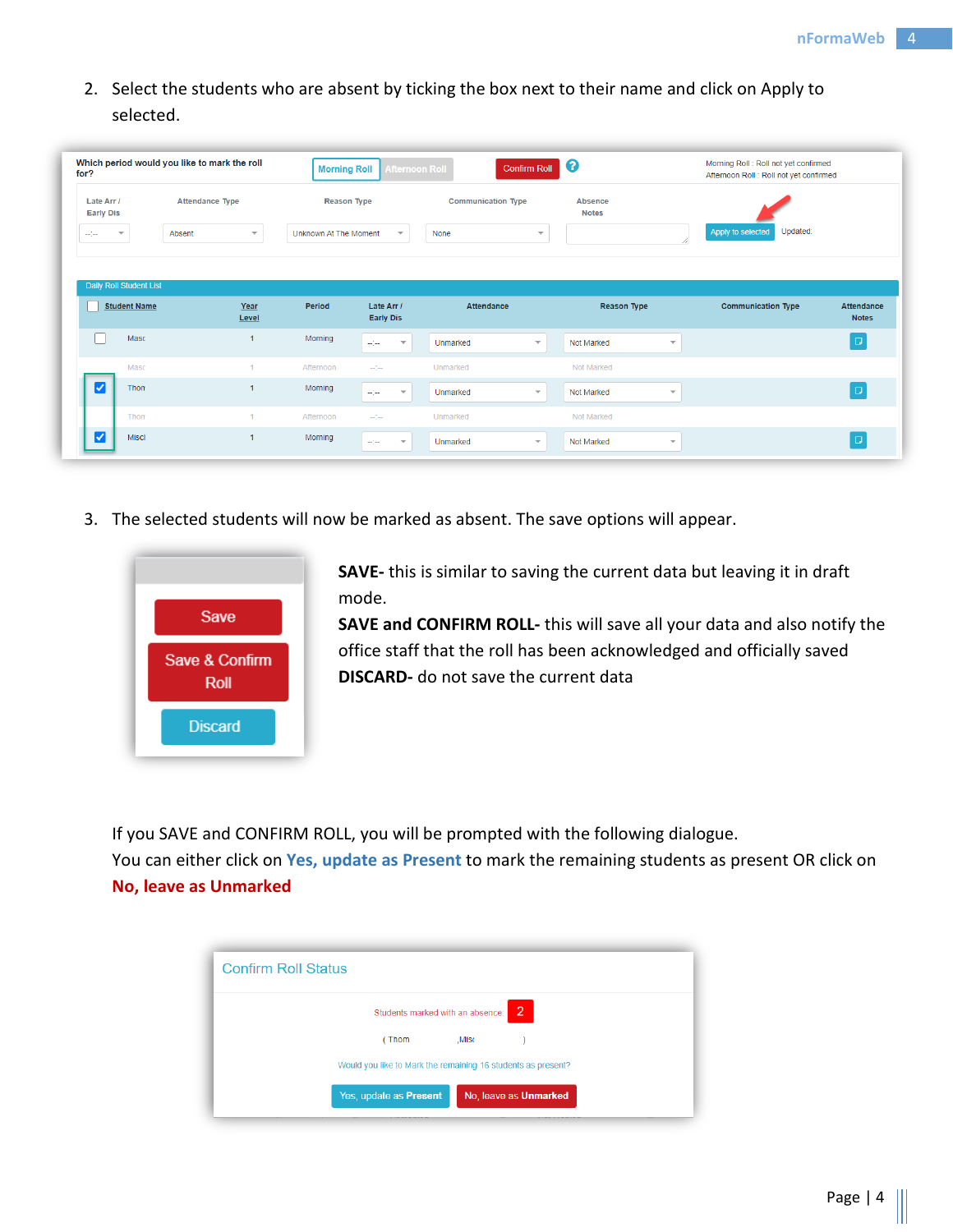CONFIRM ROLL will also prompt with the following dialogue.

You can either click on **Yes, update as Present** to mark the remaining students as present OR click on **No, leave as Unmarked**



#### <span id="page-5-0"></span>**Individually marking each student**

1. Simply click on the Attendance selector and choose the appropriate absence, Reason Type and Communication Type.

|                          | Rosa                       | Morning                  | $\frac{1}{2}$ | $-$    | Absent            | Unknown At The Moment<br>None<br>$\overline{\mathbf{v}}$ |  |
|--------------------------|----------------------------|--------------------------|---------------|--------|-------------------|----------------------------------------------------------|--|
|                          | Rosa                       | Afternoon                | $\frac{1}{2}$ |        | Unmarked          | Not Marked                                               |  |
|                          | Lucy                       | Morning                  | $\sim$        | $\sim$ | Present<br>Absent | Not Marked<br>$\overline{\phantom{a}}$                   |  |
|                          | Lucy                       | Afternoon                | $\frac{1}{2}$ |        | Other             | Not Marked                                               |  |
| $\overline{\phantom{a}}$ | the company of the company | <b>Contract Contract</b> |               |        |                   |                                                          |  |

2. Save your data

# <span id="page-5-1"></span>**Marking the Roll in the afternoon**

The clock on the server will determine if it's AM or PM. The **Afternoon Roll** button will be automatically selected in the afternoon for you to mark the roll. You can switch between the Morning Roll and the Afternoon Roll by clicking on the required time frame.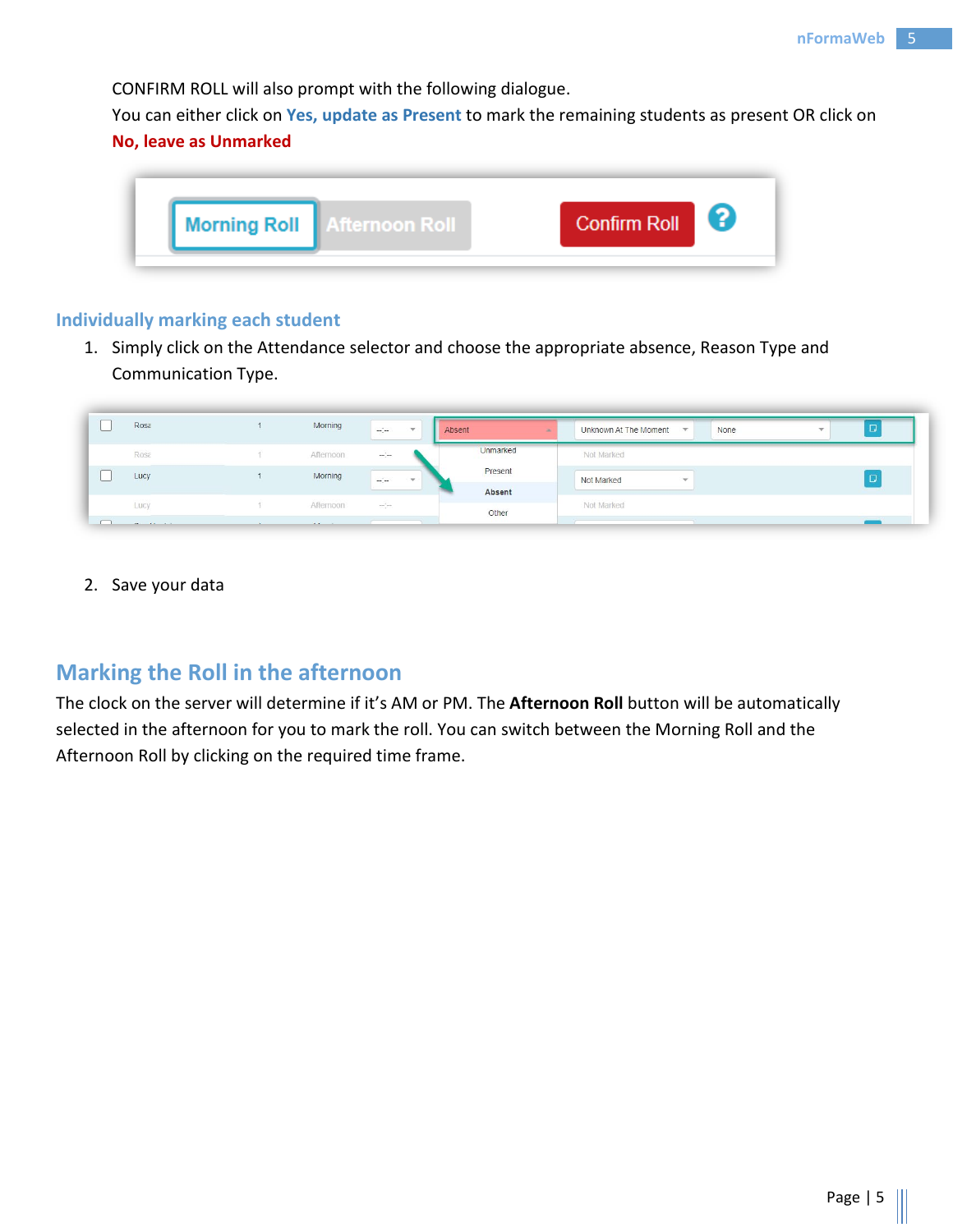# <span id="page-6-0"></span>**Attendance Notes**

Click on the notes icon

| $\overline{\phantom{a}}$ | Thomas | Morning | $\frac{1}{2}$ | Absent | <b>Unknown At The Moment</b> | $\overline{\phantom{a}}$ | None |  |
|--------------------------|--------|---------|---------------|--------|------------------------------|--------------------------|------|--|
|                          |        |         |               |        |                              |                          |      |  |

## Click on the edit icon and enter your notes for either the morning or afternoon roll

|                                |                 | Attendance Notes & Log - Thursday, December 3, 2020- Maso |                                     |    |
|--------------------------------|-----------------|-----------------------------------------------------------|-------------------------------------|----|
| Morning Roll:                  |                 |                                                           |                                     |    |
| $\mathbf{z}$                   |                 |                                                           | //                                  |    |
| <b>Aftemoon Roll:</b>          |                 |                                                           |                                     |    |
|                                |                 |                                                           |                                     |    |
|                                |                 |                                                           | //                                  |    |
| <b>Attendance History Log:</b> |                 |                                                           |                                     |    |
| Date/Time                      | <b>UserName</b> | Action/change                                             |                                     |    |
| 03/12/2020, 06:15 PM           | admin           | Attendance Changed: 03/12/2020 Maso                       | -AM Reason:Doctor, Comm.Type:Verbal |    |
|                                |                 |                                                           |                                     | OK |
|                                |                 |                                                           |                                     |    |

#### Click the tick icon to save and OK to close

| Morning Roll:<br>$\boldsymbol{\mathsf{x}}$<br>u | <b>Test</b>     |                                     |                                     |    |
|-------------------------------------------------|-----------------|-------------------------------------|-------------------------------------|----|
| <b>Aftemoon Roll:</b>                           |                 |                                     |                                     |    |
|                                                 |                 |                                     | //                                  |    |
| <b>Attendance History Log:</b>                  |                 |                                     |                                     |    |
| Date/Time                                       | <b>UserName</b> | Action/change                       |                                     |    |
| 03/12/2020, 06:15 PM                            | admin           | Attendance Changed: 03/12/2020 Maso | -AM Reason:Doctor, Comm.Type:Verbal |    |
|                                                 |                 |                                     |                                     | ЭK |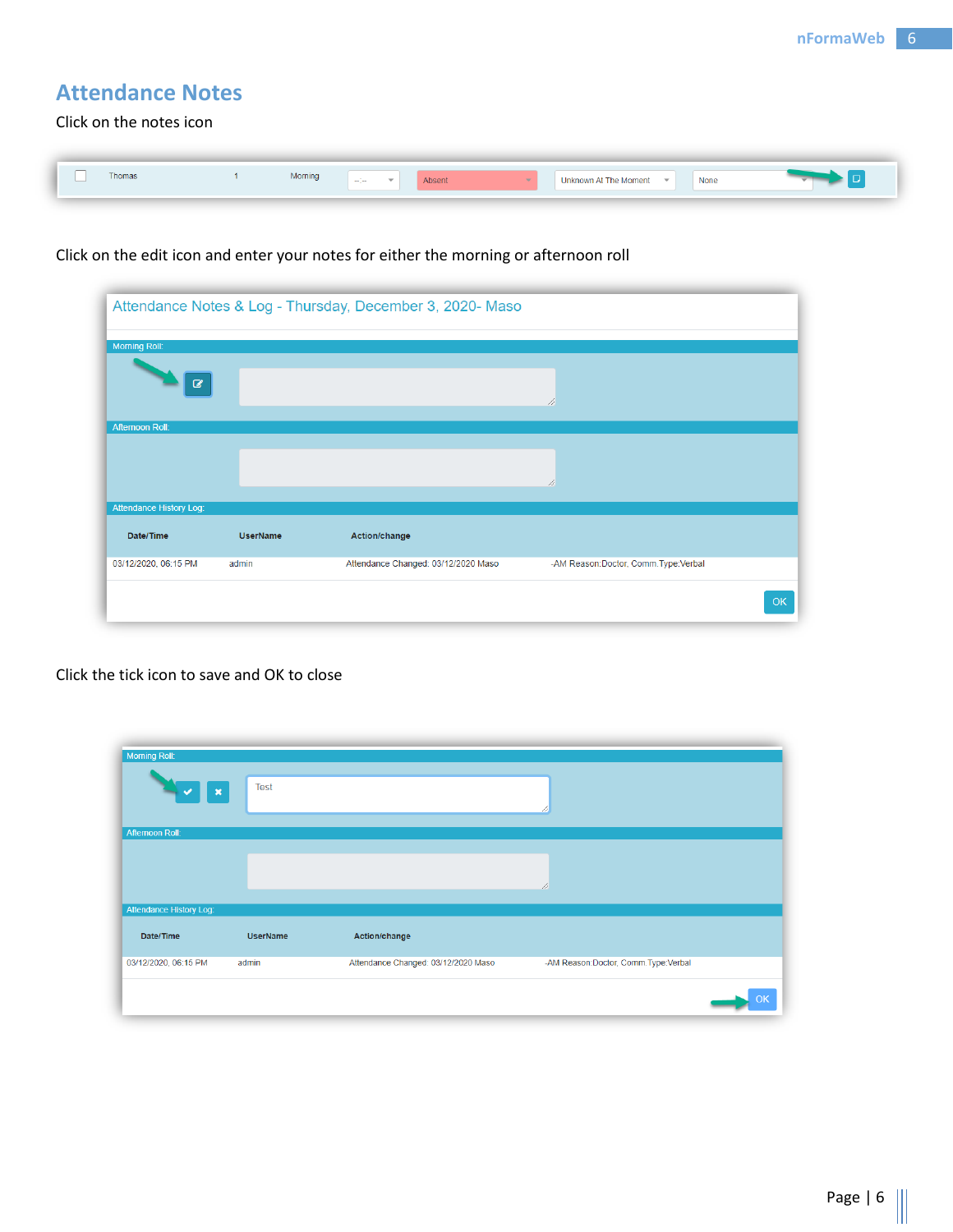# <span id="page-7-0"></span>**Late Arrival /Early Dismissal**

1. Enter the approximate time that the student was either late or left early. The program will automatically determine the attendance type. Simply update the REASON and COMUNICATION type.

| _<br>Afternoon<br>Maso<br>Early Departure from Sch ~<br>Please Select<br>14:20<br>Present<br>÷<br>$-$ |
|-------------------------------------------------------------------------------------------------------|
|-------------------------------------------------------------------------------------------------------|

2. Save and confirm your data

### <span id="page-7-1"></span>**Future Attendance**

1. Click on nRoll> Future Attendance



- 2. There are 3 steps involved
	- a. Step 1 of 3: Select Date(s)
	- b. Step 2 of 3: Select Student(s)
	- c. Step 3 of 3 Enter Attendance Details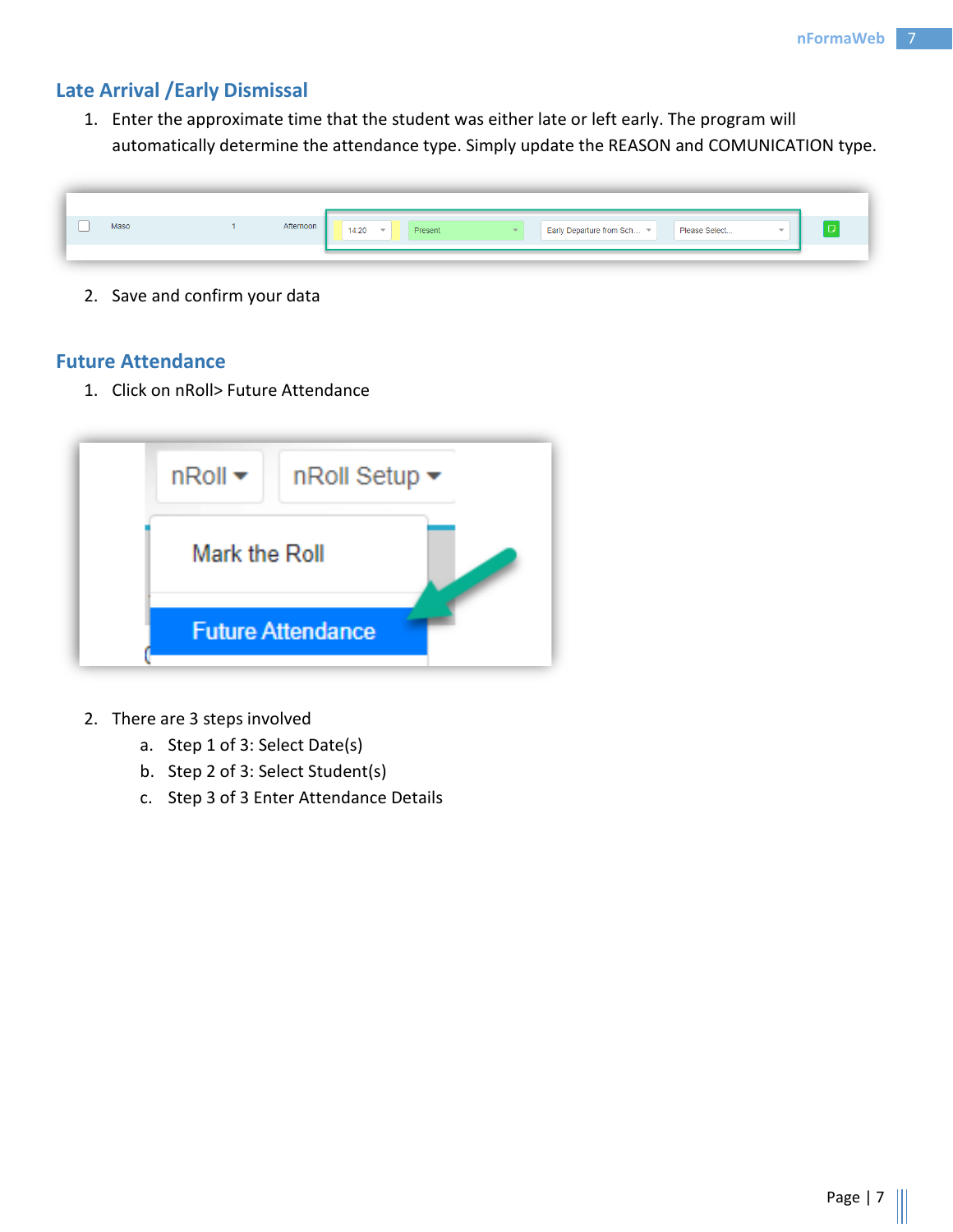#### <span id="page-8-0"></span>**Step 1 of 3: Select Dates**

3. Click on the date(s) on the calendar that the student will be absent. Check the dates selected at the top right-hand corner. Click on the X to remove incorrect selections



#### 4. Click NEXT

| Step 1 of 3: Select Date(s) |
|-----------------------------|
|-----------------------------|

### <span id="page-8-1"></span>**Step 2 of 3: Select Student(s)**

- 5. Click on the name(s) of the student(s) that will be absent. Check your selection at the top right corner of the screen.
- 6. Click NEXT or PREV to return to the previous screen

| Ш<br>ev | en 2 of 31 Select Studentis<br><b>AND A ALL AND AND AND AND AND A</b> |  |
|---------|-----------------------------------------------------------------------|--|